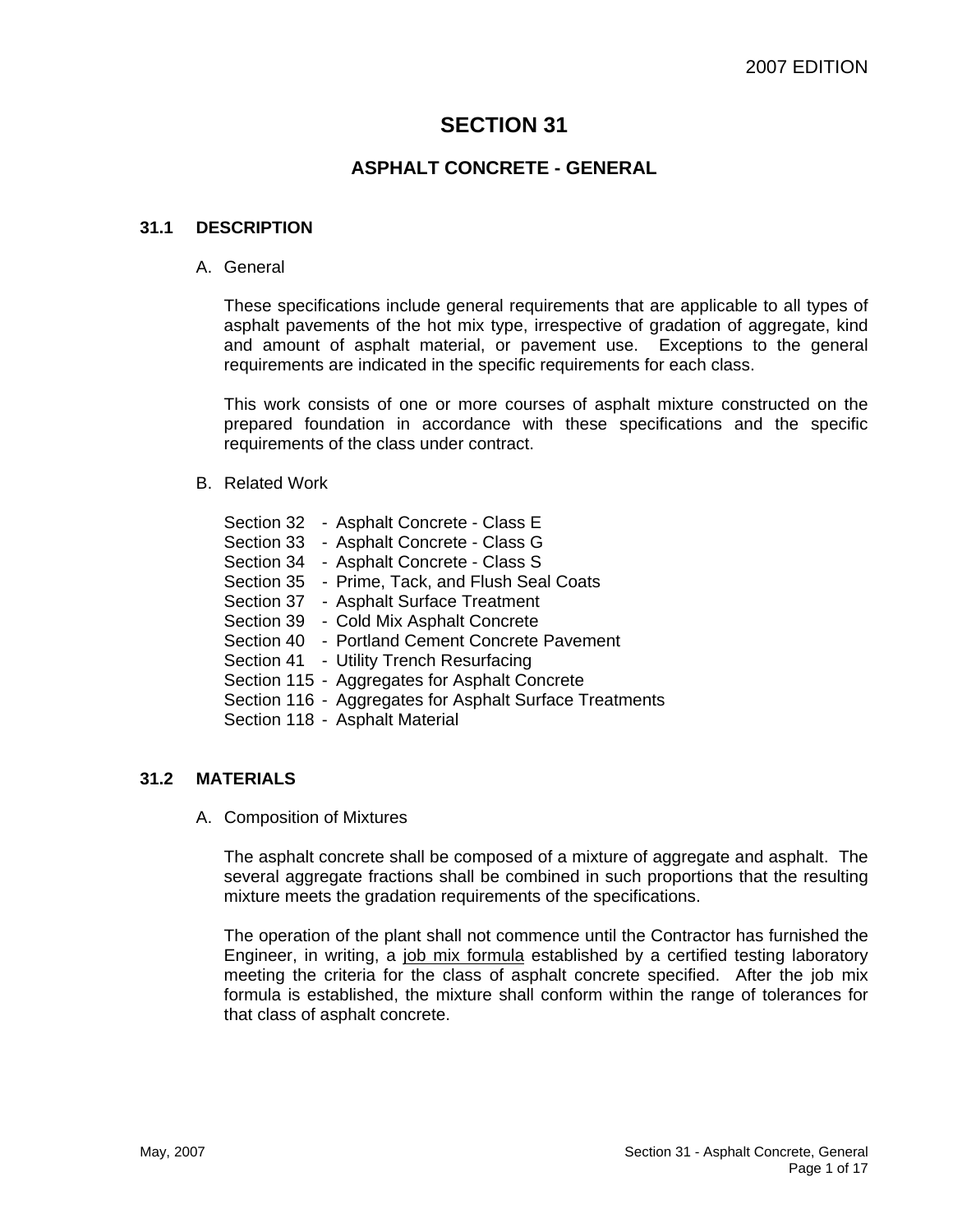The job mix formula testing for each class of asphalt concrete used shall be updated annually by a certified testing laboratory at the beginning of the construction season and used for that construction season only.

A change in sources of materials will require a new job mix formula to be established before the new material is used. When unsatisfactory results or other conditions make it necessary, the Engineer may require the Contractor to furnish a new job mix formula, as established by a certified testing laboratory.

B. Aggregates

Aggregates shall meet the applicable requirements of Section 115.

C. Asphalt

Asphalt, of the type specified in the job mix formula, shall meet the applicable requirements of Section 118 or as called for in the Detailed Specification.

# **31.3 CONSTRUCTION REQUIREMENTS**

A. Weather and Seasonal Limitations

Asphalt concrete shall only be constructed or placed when the underlying surface material is dry and unfrozen. Asphalt concrete shall not be placed when weather conditions prevent proper handling, compaction, or finishing. Temperature and seasonal limitations are as follows except as allowed by the Engineer:

### **MINIMUM AIR TEMPERATURES AND SEASONAL LIMITATIONS**

| <b>Compacted</b>                   |       | <b>Surface Course</b>             | <b>Subsurface Course</b><br>& Shoulder Courses |      |                            |
|------------------------------------|-------|-----------------------------------|------------------------------------------------|------|----------------------------|
| <b>Thickness</b>                   |       | <b>Min. Temp. Seasonal Limits</b> |                                                |      | Min. Temp. Seasonal Limits |
| 1 in. or Less                      | 45° F | May 1 to Nov. 1 $40^{\circ}$ F    |                                                |      | None                       |
| Over 1 in. to 2 in. $40^{\circ}$ F |       | May 1 to Nov. 1 $35^{\circ}$ F    |                                                |      | None                       |
| Over 2 in. to 3 in. 35 F           |       | May 1 to Nov. 1 32 F              |                                                | None |                            |

- B. Equipment:
	- 1. Requirements for All Plants

The central plant for mixing the mineral aggregate and asphalt may either be of the batch, continuous, or drum mix type. Batch or continuous type shall have at least two (2) storage bins, protected from the weather and of sufficient capacity to furnish the necessary amount of mineral aggregate materials when operating at the calibrated capacity of the plant. The bin capacity shall be so proportioned as to insure adequate storage of the hot, dried, and screened mineral aggregate divided on the one-fourth (1/4) inch sieve, or other sieve size agreed upon. Each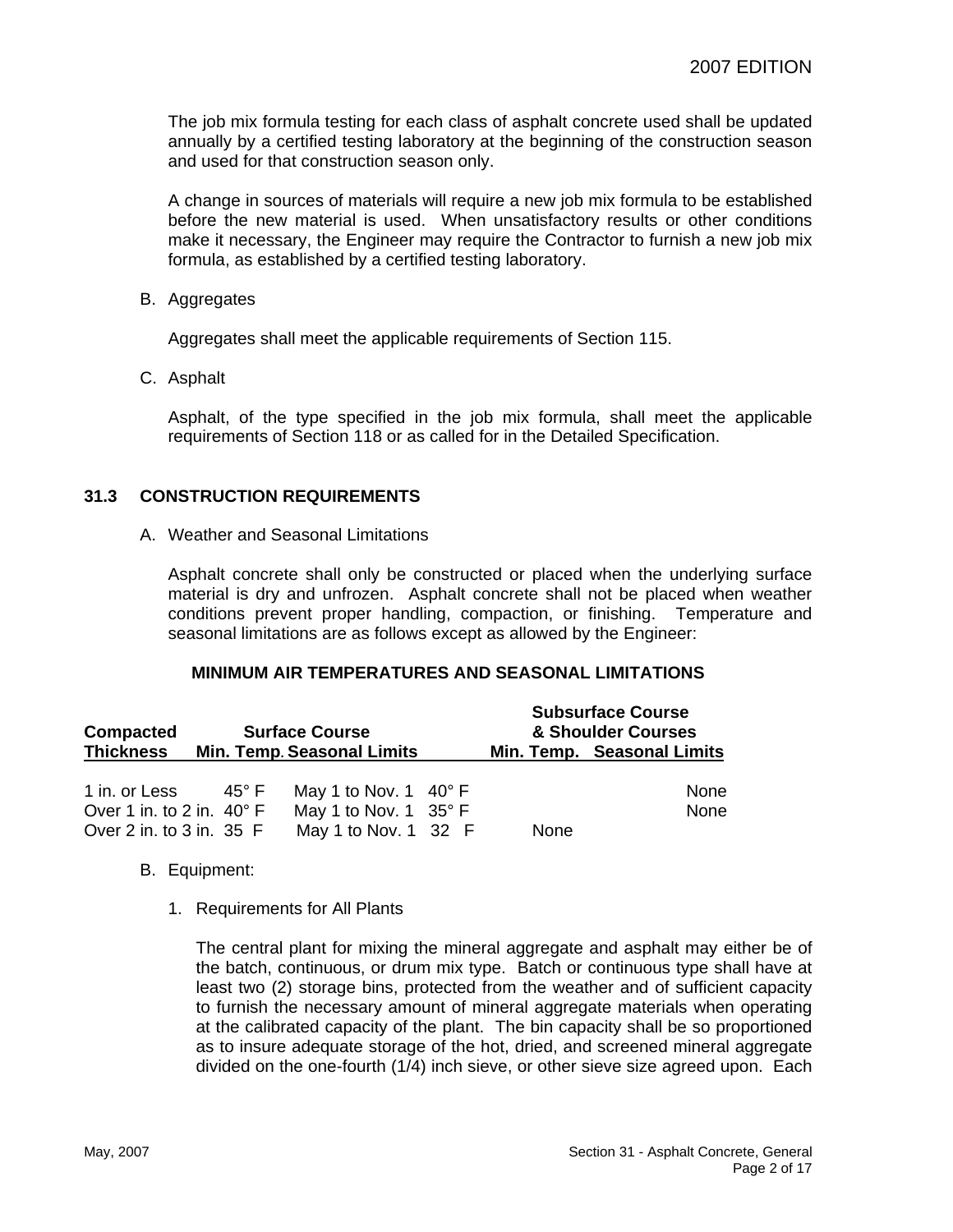compartment shall have an overflow pipe that prevents any diversion of excess material into other compartments.

Vibrators shall be provided to prevent bridging or arching of the contents in the bins. Adequate and convenient facilities shall be provided to obtain representative aggregate samples from each bin. When material filler or hydrated lime additive is required, a separate bin and feed system shall be provided to store and accurately and uniformly proportion the required quantity into the mixture.

The central mixing plant shall be equipped with a dust collector. The device shall be operated to eliminate or conserve the dust necessary to meet gradation limits.

The central mixing plant shall be equipped with a dryer or driers, which continuously agitate the mineral aggregate during the heating and drying process. The dryer or driers shall be capable of preparing aggregates needed to operate the calibrated capacity of the plant.

Burner fuel used for production of asphalt concrete shall be propane, butane, natural gas, Grade 1 fuel oil, Grade 2 fuel oil, Grade 4 fuel oil (light), Grade 5 fuel oil (light or heavy). Fuel oil heavier than Grade 2 shall meet the requirements of ASTM D396. Recycled oils, RF04, RF05L, RF05H may be used provided they meet the requirements of ASTM D6448. The Contractor shall certify that each load of fuel meets the applicable ASTM specification. Recycled fuel oils and fuel oil heavier than Grade 2 shall be properly preheated and shall be efficiently burned. Production of mix shall be stopped, if flameouts or signs of incomplete combustion occur.

A pyrometer or other thermometric instrument shall be installed in the supply line between the storage tank and the discharge point in the plant to indicate the temperature of asphalt. The mixing plant shall not operate unless the thermometric instruments are in place and working properly. The plant shall be equipped with satisfactory weighing or volumetric equipment. The equipment shall provide devices that will permit easy readjustment of any working part that may get out of adjustment.

Asphalt storage tanks shall be kept level. Accurate calibration charts shall be furnished to the Engineer and shall show the quantity of material contained in a tank at each inch increment of depth. A suitable measuring device to obtain the depth of material shall be provided. Storage tanks shall be capable of uniformly heating the material, under effective and positive control to the temperature requirements. Heating shall be accomplished by steam coils, electricity, or other means, so that the flame will not come in direct contact with the heating tank. The circulating system for the asphalt shall be of adequate size to insure proper and continuous circulation during the entire operating period. An accurate thermometer must be installed in the tank so the temperature can be monitored.

Bins for hot mix storage shall be constructed so that mix drawn from the bins will meet all of the specified requirements of the mixture.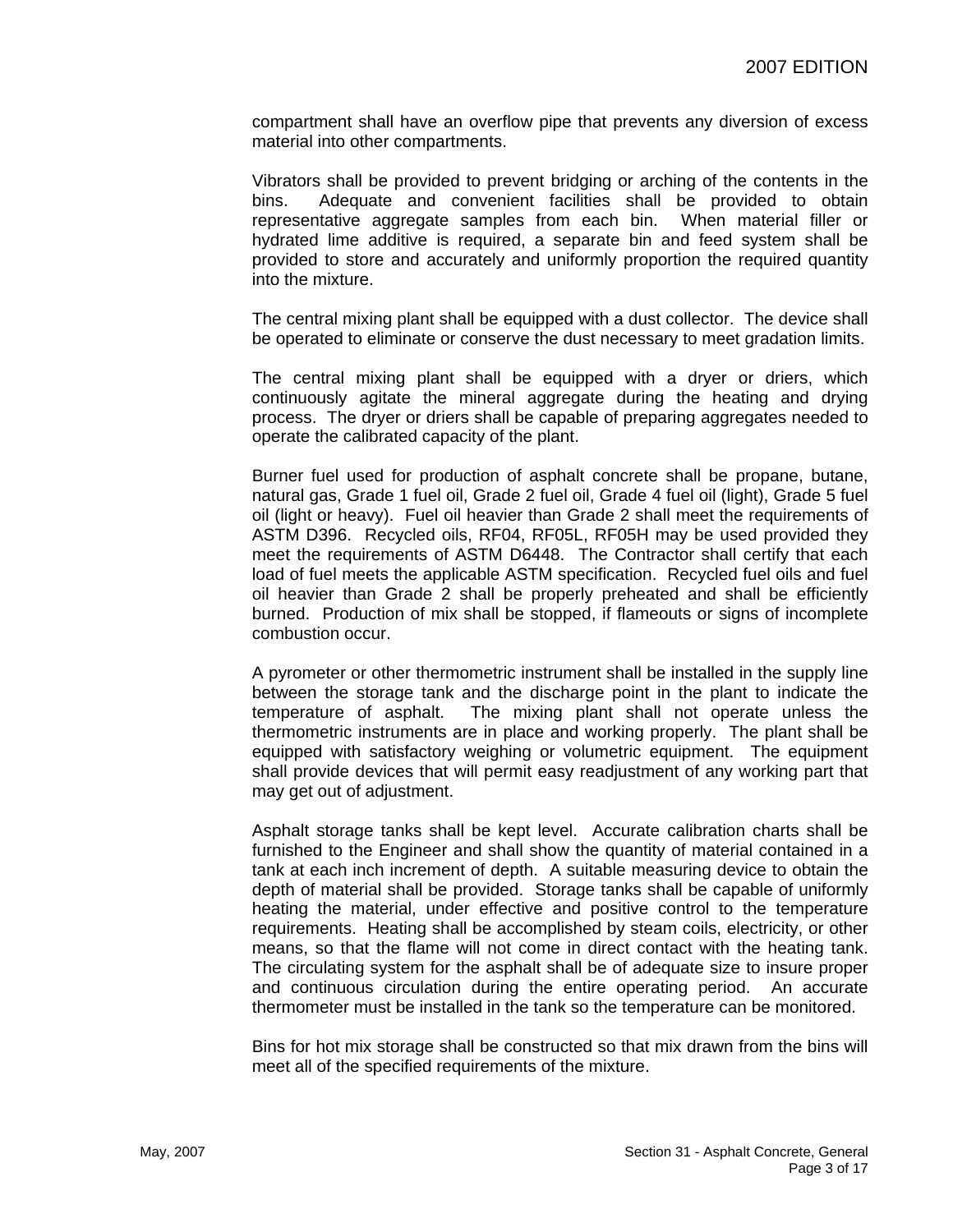2. Specific Requirements for Continuous Type Mixing Plants

The plant shall include a continuous mixer capable of adequately heating and producing a uniform mixture. The discharge hopper shall be equipped with dump gates, which will permit rapid and complete discharge of the mixture. The paddles shall be adjustable for angular position on the shafts and reversible to retard the flow of the mix. The clearance between the paddles and the mixer liner shall not exceed one (1) inch.

The proportioning device (gradation unit) for mineral aggregate shall be equipped with accurately controlled gates or orifices for volumetrically measuring the material as it is fed by a conveyor to the mixer and constructed so the flow of aggregates can be accurately determined and positively controlled. A cut-off system shall automatically stop the mixing operation when the level of the aggregate in any bin is less than fifteen (15) inches above the apron feeder. An accurate revolution counter shall be provided on a plant drive, which is interlocked with the conveyor to the mixer and shall be easily accessible for reading.

Bypass gates for obtaining test samples shall be provided for calibration of gate openings. The volumetric proportioning device for the asphalt shall be a positive displacement-metering pump with a satisfactory nozzle arrangement in the mixer. The operating speed of the pump shall be synchronized with the flow of mineral aggregate to the mixer by an automatic interlocking control. The device shall be easily and accurately adjustable to vary the rate of asphalt delivered to the mixer so the mixture will be uniformly proportioned. An accurate meter showing the input of asphalt to the mixer from the pump will be required.

A recording pyrometer shall be mounted in the discharge end of the mixer, and daily charts of contiguous mix temperature readings shall be submitted to the Engineer. The pyrometer shall be of a type and at a location that is easily accessible for readings.

3. Specific Requirements for Batch Type Mixing plants

The batch mixer shall be capable of producing a uniform mixture, and the mixer box shall be equipped to prevent loss of dust. The clearance between the paddles and the mixer liner shall not exceed one (1) inch.

Batch plants shall be fully automatic to the extent that the only manual operation required will be for the proportioning of one batch utilizing a single actuation switch or starter.

The automatic unit shall include a timing unit to automatically control the measuring, mixing, and dumping processes through a central control.

The automatic unit shall be self-contained. If the unit is affected by vibration, it shall be set on the ground or mounted on a vibration-free surface.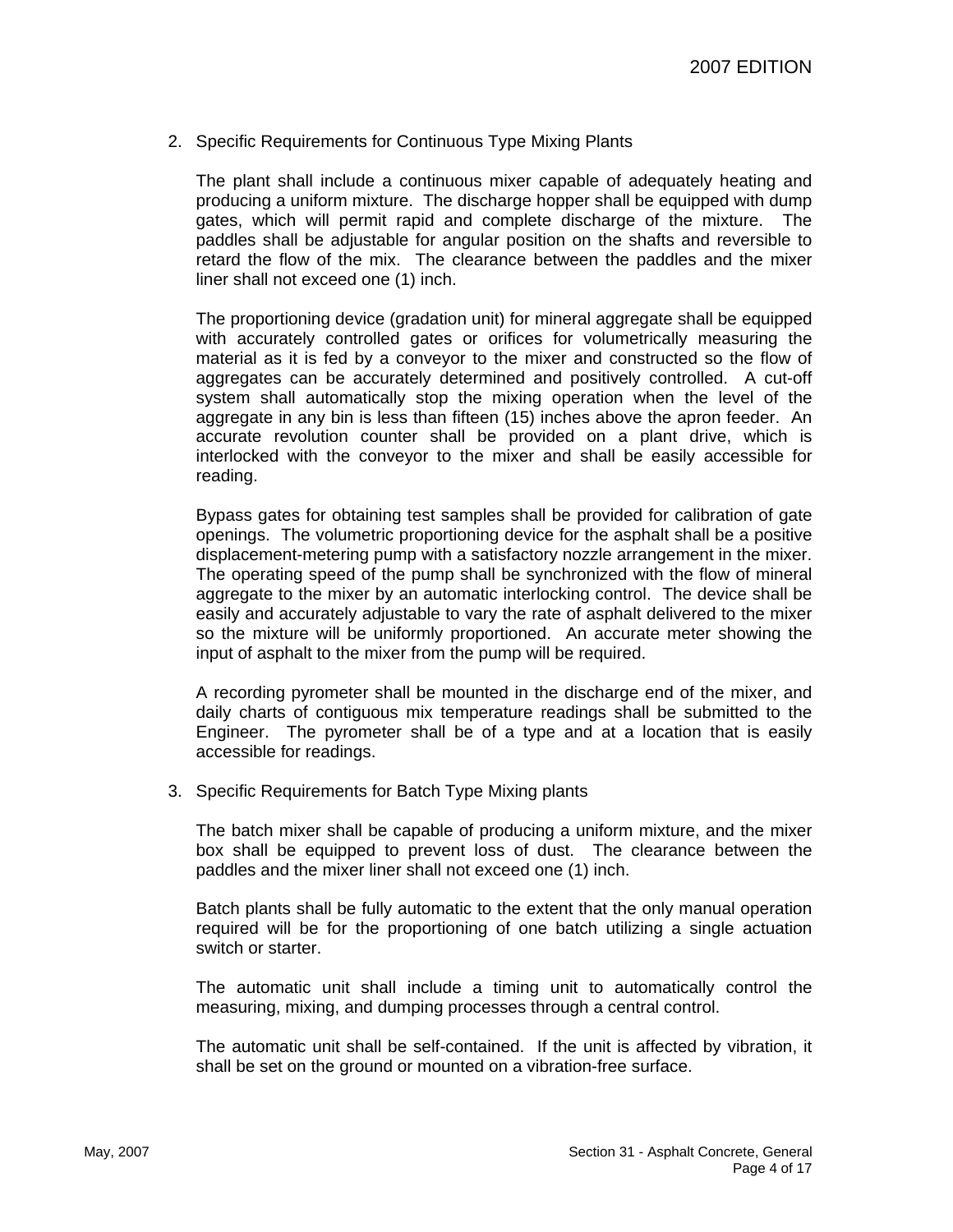The automatic unit shall be capable of performing the following operations in the proper sequence and time interval:

- a. The automatic process control in conjunction with the timing unit shall automatically dump preset weights of the materials into the pugmill or mixer in proper time sequences.
- b. When the materials are low in supply, a cutoff system shall automatically stop the weighing process until the quantity of material required for one batch is available. In lieu of this requirement, the automatic control unit shall be equipped with an over-under weight control device, which automatically stops the weighing process when the weight of a component in the batch varies from the preset weight by more than the following listed tolerances:

Aggregate Components......  $\pm$  1.5% of total batch weight Mineral Filler........……….... ± 0.5% of total batch weight Asphalt...............………….. ± 0.3% of total batch weight

- c. The mixer cannot be emptied until the end of the preset mixing time.
- d. The automatic control unit shall prevent the introduction of mix ingredients into the mixer while the dump gate is open.
- e. The asphalt and the aggregate measuring processes shall be controlled by separate sets of components contained within the automatic unit and shall be capable of performing both processes simultaneously.
- f. The weight or volume of the asphalt introduced into the batch, shall be indicated by the dial pointer.
- g. The unit shall be capable of converting the control of the measuring and mixing processes from automatic to manual operation at any time.

In conjunction with the automatic unit, a time lock device shall be used which is capable of controlling the operations of a complete mixing cycle. The weigh-box gate shall lock after charging the mixer and until the closing of the mixer gate at the completion of the cycle. The asphalt bucket or the volumetric control shall lock throughout the dry mixing period, and the mixer gate shall lock throughout the dry and wet mixing periods. The dry mixing period shall be the interval of time between the opening of the weigh box gate and the start of the application of asphalt. The wet mix period shall start at the beginning of the application of asphalt and shall end when the mixer gate is opened.

The control of the timing shall be flexible and capable of being set at intervals of five (5) seconds or less throughout a total cycle of not less than three (3) minutes.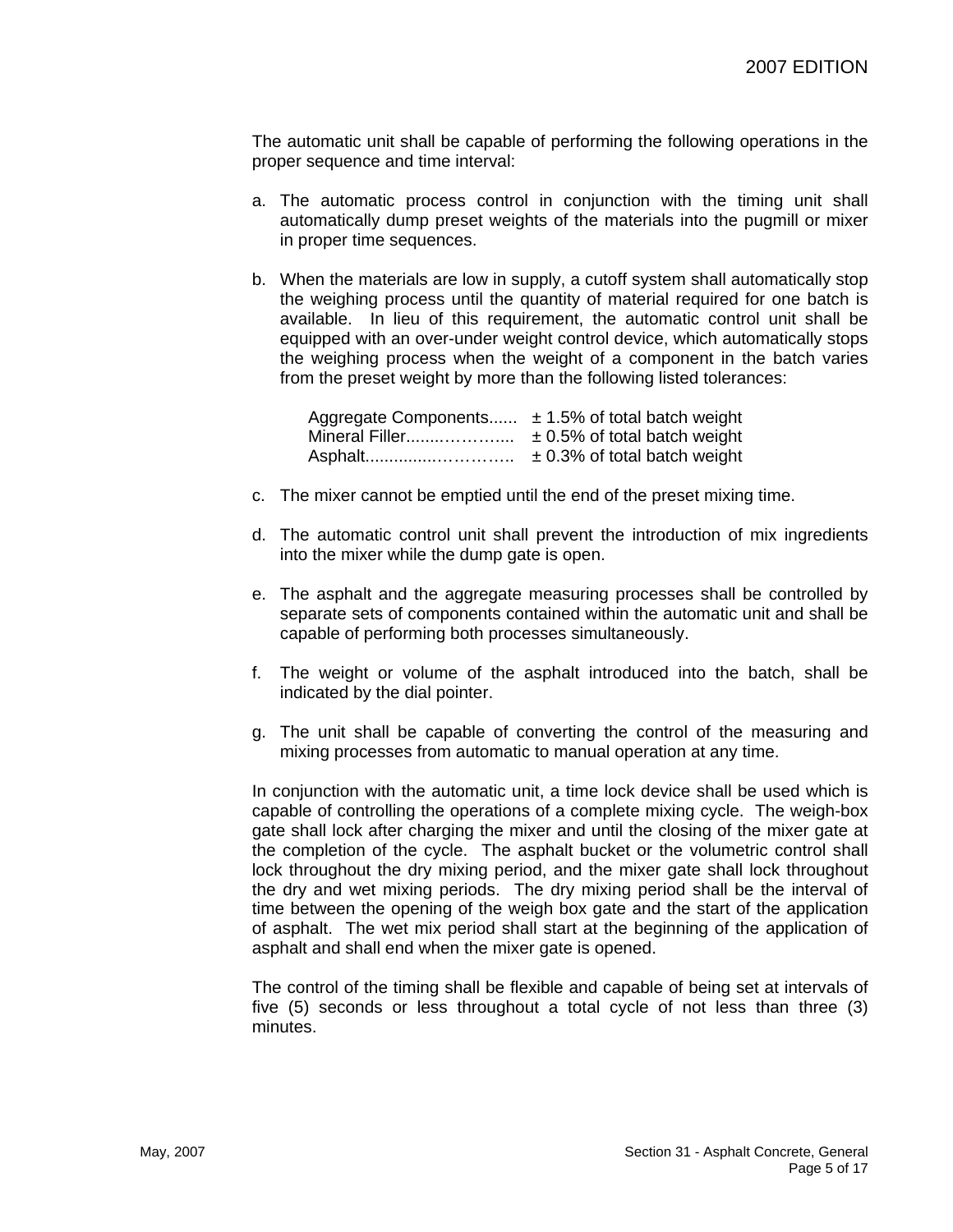A mechanical batch counter shall be installed as part of the timing device to register the release of the batch. Spring-less dial or beam scales, accurate to one-half (1/2) of one percent (1%) of the net load, are required on all batch plants.

Where the asphalt is weighed, scales or weights shall be attached to the bucket in a manner that will accurately weigh the amount of asphalt going into the mixer. A tilting bucket will not be permissible. Weighing or measuring equipment shall be sealed or locked in place and periodically checked by the Engineer to secure the required accuracy in the mix.

A recording pyrometer shall be mounted in the discharge chute of the dryer. Daily charts of continuous aggregate temperature readings may be required to be submitted to the Engineer. The pyrometer shall be of a type and at a location that is easily accessible for reading without difficulty.

4. Specific Requirements for Drum Mix Plants

The dryer drum shall be designed to uniformly heat, coat, and mix the materials without burning or adversely affecting the mixture.

- a. The component aggregates shall be processed, stockpiled, and proportioned as provided herein.
- b. The aggregate and asphalt shall be fed simultaneously into the dryer to uniformly heat, mix, and coat the aggregate.
- c. The aggregate feed system into the dryer shall provide positive control of the aggregate feed that can be easily and accurately calibrated. The rate of feed shall be continuously monitored, by belt scale or other device, displayed for the plant operator, and interlocked with the asphalt metering mechanism. Provisions for obtaining representative samples of the combined aggregate prior to its introduction into the dryer shall be provided.
- d. The asphalt metering mechanism shall provide positive control of the rate asphalt is introduced into the mixture and shall respond instantaneously to variation in the aggregate feed rate that would alter the established asphalt content. The mechanism shall be easily and accurately adjustable for change in the rate of asphalt delivered.
- e. A pyrometer or other thermometric instrument shall be installed in the supply line between the storage tank and the discharge point in the dryer to accurately indicate the temperature of the asphalt.
- f. The system shall be equipped with automatic burner controls regulated by temperature sensing of either the mixture at point of discharge from the dryer drum or the stack temperature.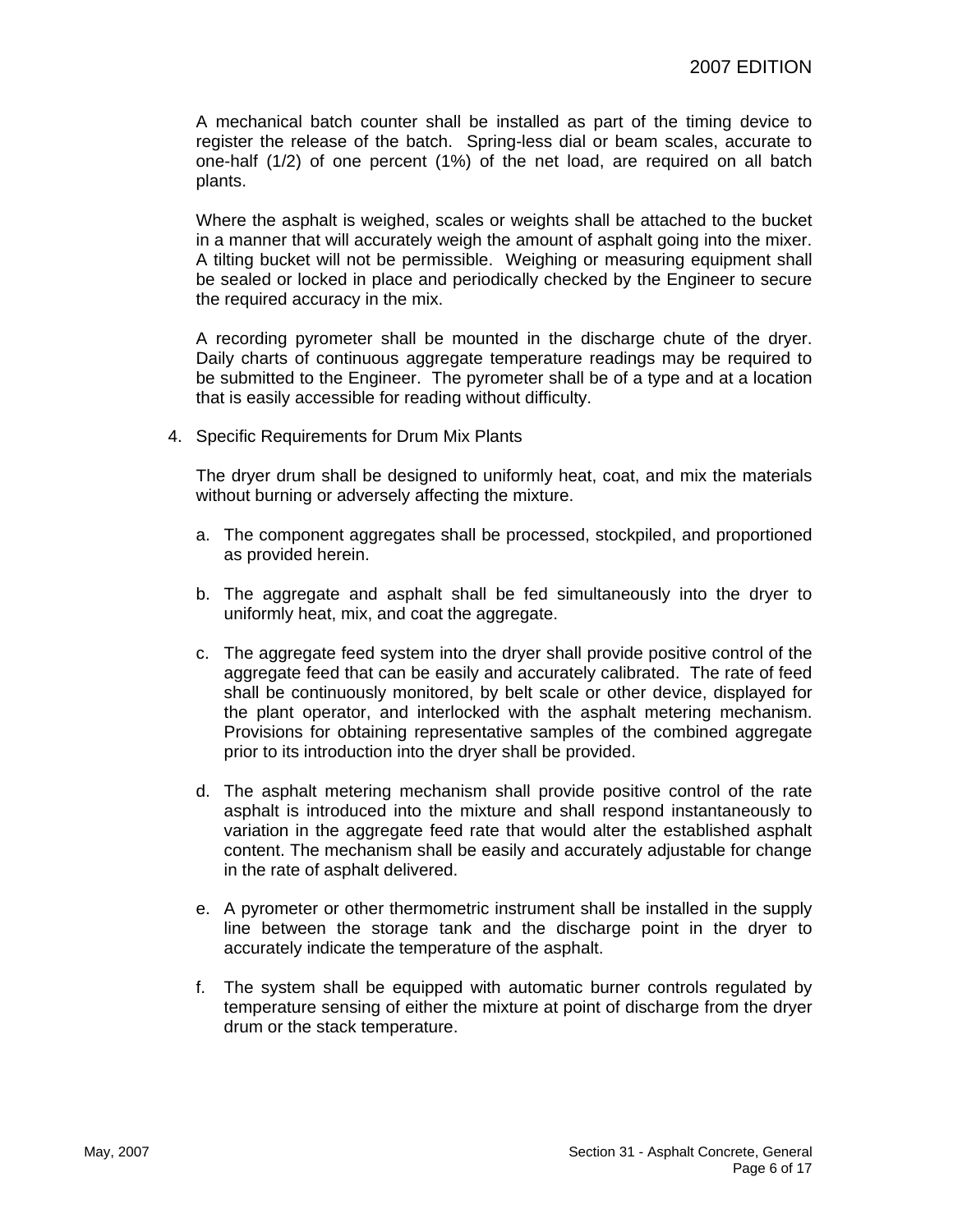- g. Production shall be limited to the rate required to obtain satisfactory aggregate coating and a uniform mixture meeting job mix temperature requirements.
- h. The mixture shall be conveyed from the dryer discharge to a storage bin for loading into haul units. The storage bin shall be designed and charged in a manner, which prevents segregation of the mix.
- 5. Pavers

Self-propelled pavers shall be equipped with a sufficient capacity hopper having a bottom conveyer, an activated screed or activated strike-off assembly, heated if necessary, and is capable of laying specified lane widths. The paver shall provide an accurate, smooth, uniform-textured spread and provide preliminary compaction of the mixture.

An attachment shall be provided on the paver that will place a satisfactory beveled edge on the mat if called for on the plans.

Pavers shall be equipped so that the height and transverse slope of the screed may be manually controlled. They shall be capable of depth adjustments from three-quarters (3/4) inch to not more than three (3) inches and width adjustments to spread the mixture in strips of less than ten (10) feet in width, in steps of one (1) foot or less, to a minimum width of eight (8) feet. They shall be equipped with blending or joint leveling devices for smoothing and adjusting all longitudinal joints between adjacent strips of courses of the same thickness.

6. Rollers

Rollers for compacting the asphalt concrete shall be of the self-propelled type, capable of producing a smooth surface finish.

The number and weight of rollers furnished shall be sufficient to compact the mix to the required density while it is in a workable condition.

Rollers shall be equipped to prevent "pickup" on the tires or drums. Provisions for uniform moistening of the drums or tires with water or water detergent solution or suitably enclosing the roller to prevent heat loss from the tires may be required. The use of fuel oil or other petroleum solvents to prevent "pickup" will not be permitted. Measures shall be taken to prevent oil, grease, or fuels from being dropped on the mat surface.

The rollers shall be capable of being reversed smoothly, without shoving or tearing the asphalt concrete, and there shall be no excessive lost motion in the steering mechanism.

- C. Preparation of the Mineral Aggregate
	- 1. Proportioning for Continuous and Batch Plants: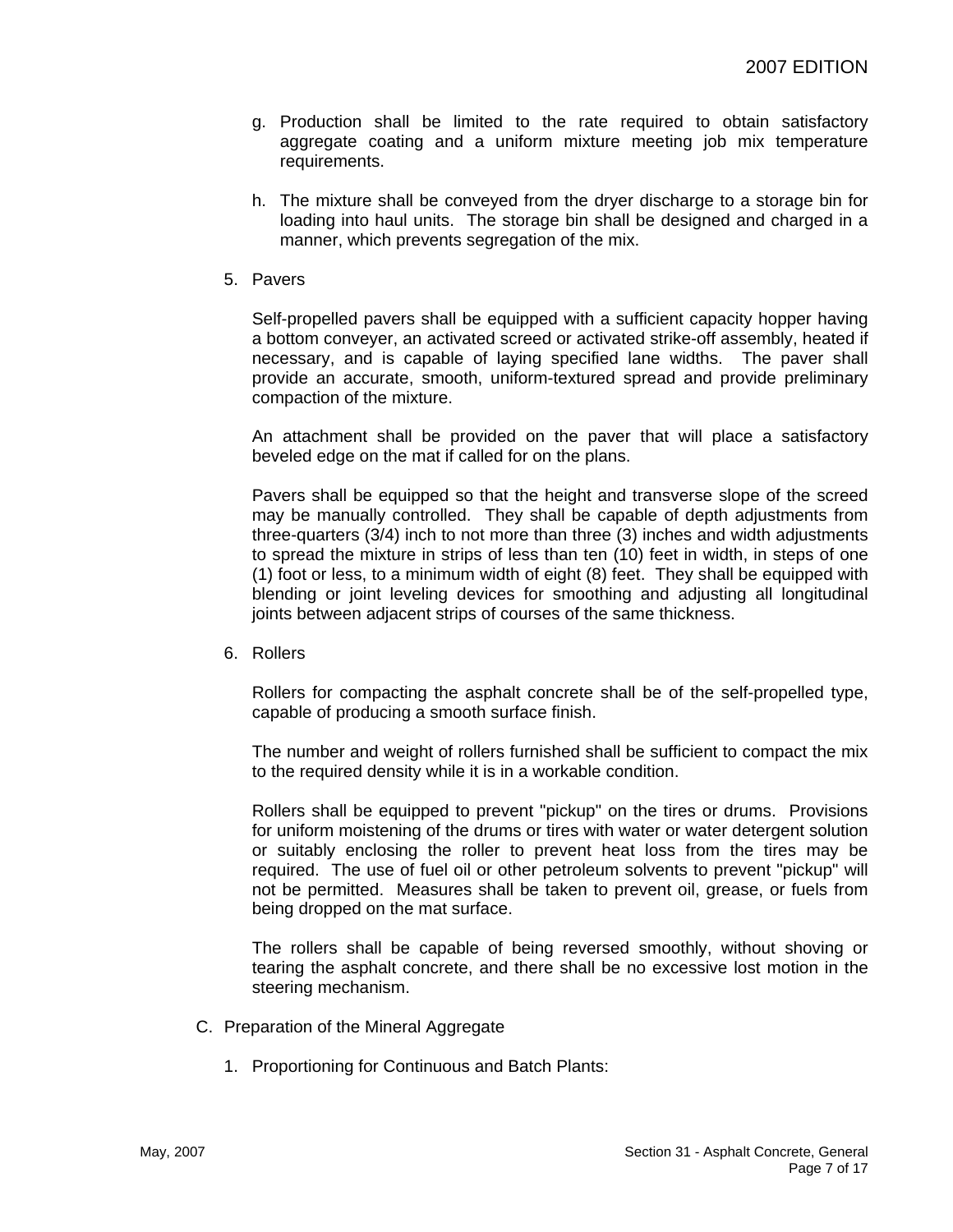If blending of aggregates is required, separate bins or stockpiles shall be provided. Extreme care shall be exercised to keep these materials separated until they are delivered in their proper proportions onto the feeder leading to the dryer. Spreading or dumping filler, sand, or crushed rock over the tops of gravel pits, stockpiles, or in hoppers at the crushing plants will not be permitted.

The aggregates for the mixture shall be uniformly dried and heated to the mix temperature specified, without visible unburned fuel or carbon residue on the aggregate when discharged from the dryer. The mineral aggregate shall be screened into at least two (2) fractions dividing on the one-fourth (1/4) inch sieve, or other size agreed upon, and conveyed into separate compartments ready for proportioning and mixing. The hot elevator and screens shall be enclosed to prevent wind loss of fines.

Mineral filler shall be fed proportionately to the aggregate just prior to and during its introduction into the mixer and shall not pass through the gradation unit. Crushed rock screenings used as mineral filler shall be added separately to the cold feed into the dryer.

2. Cold-Feed Proportioning

The Contractor may elect to control aggregate proportioning at the cold feed in lieu of separation, storage, and recombination of the hot aggregate, contingent on the following requirements:

- a. Mineral aggregate shall be furnished for cold-feed proportions in at least two (2) general component aggregate sizes, coarse and fine aggregate. Coarse aggregate is defined as primarily the fraction on a No. 4 sieve. Fine aggregate is defined as primarily the fraction passing a No. 4 sieve.
- b. Component aggregate materials shall be stockpiled separately. Stockpiles of the component aggregate materials shall be maintained during mix production and the cold-feed mechanism charged uniformly from the stockpiles. Charging directly from pits, crusher, or screening plants will not be permitted.
- c. In batch-type mixing plants, the discharge shall be from one bin only into the center of the weight hopper. The amount of aggregate stored in the bin at any one time shall not exceed one batch in weight.
- d. It shall be the Contractor's responsibility to furnish component aggregate that, when combined the resulting gradation consistently meets specified gradation and job mix requirements. Failure to maintain production meeting these requirements will require immediate correction or suspension of the mode of control for aggregate proportioning.
- e. Each individual component required to make up the combined aggregate shall be fed on the conveyor into the dryer through a separate positive feed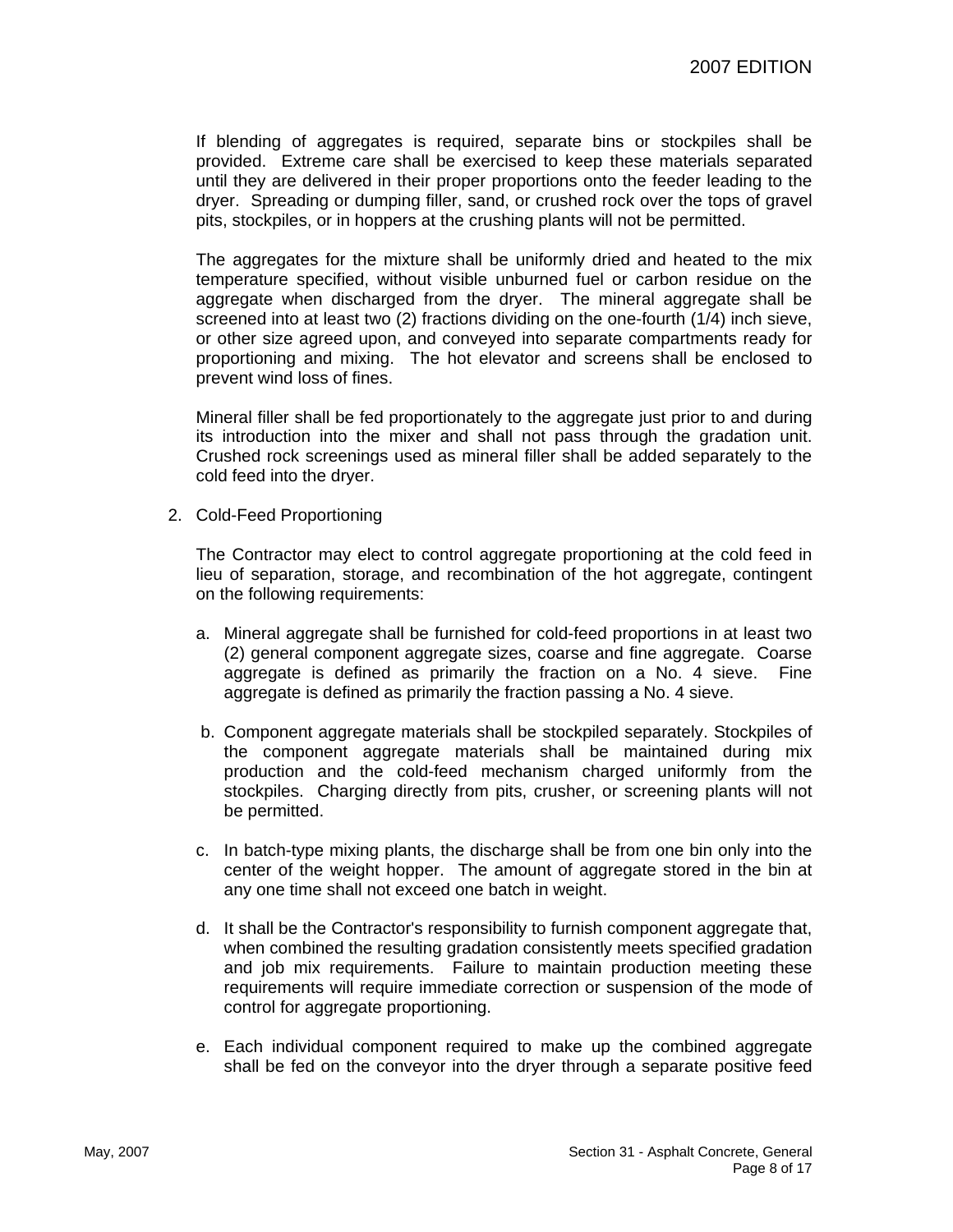control that can be easily and accurately calibrated. The feed shall be easily adjustable and shall maintain a constant and uniform flow throughout the range of its calibration.

D. Preparation of the Mixture:

Before delivery to the project, the aggregate shall be satisfactorily mixed with the asphalt at the central mixing plant. The amount of asphalt used will be in accordance with the job mix formula.

The mixing plant shall be operated using automatic controls. Manual operation will be permitted when automatic controls fail; however, the Contractor shall restore automatic operation within twenty-four (24) working hours.

The aggregates shall be combined in the plant in the proportionate amounts necessary to meet the required job mix formula. The asphalt shall be measured or gauged and introduced into the mixer in the proportionate amount and at the temperature established by the job mix formula. The temperature viscosity relationship of the asphalt furnished will be used as a guide for establishing the asphalt application temperature.

In batch plants, the mineral aggregate shall be mixed dry for a minimum of five (5) seconds, after which, hot asphalt shall be applied in a manner that will obtain uniform coating of particles.

After the required aggregate and asphalt have been introduced into the mixer, the materials shall be mixed until the aggregate is completely and uniformly coated and a thorough distribution of the asphalt throughout the aggregate is secured. The Contractor shall furnish the Engineer a wet mixing time for batch and continuous type plants for each type of aggregate used, as determined by a certified testing laboratory. Continuous mixing plants shall be operated at full, calibrated capacity. Throttling back to reduce production rate will not be permitted.

When hot mix storage bins are used, storage of the mix shall be limited to a maximum of thirty (30) hours.

E. Transportation and Delivery of the Mixture

The mixture shall be transported from the plant to the point of use in pneumatic-tired vehicles. The boxes of the vehicles shall be tight, clean, and smooth. Boxes shall be cleaned only with lime water, soap, or a detergent solution. Oil, diesel fuel, or other petroleum solvents shall not be used. No material shall be used which could adversely affect the asphalt concrete. Excess solution in the box shall be disposed of before the vehicle is loaded.

Operations between the times of sunset and sunrise shall be permitted only when approved by the Engineer.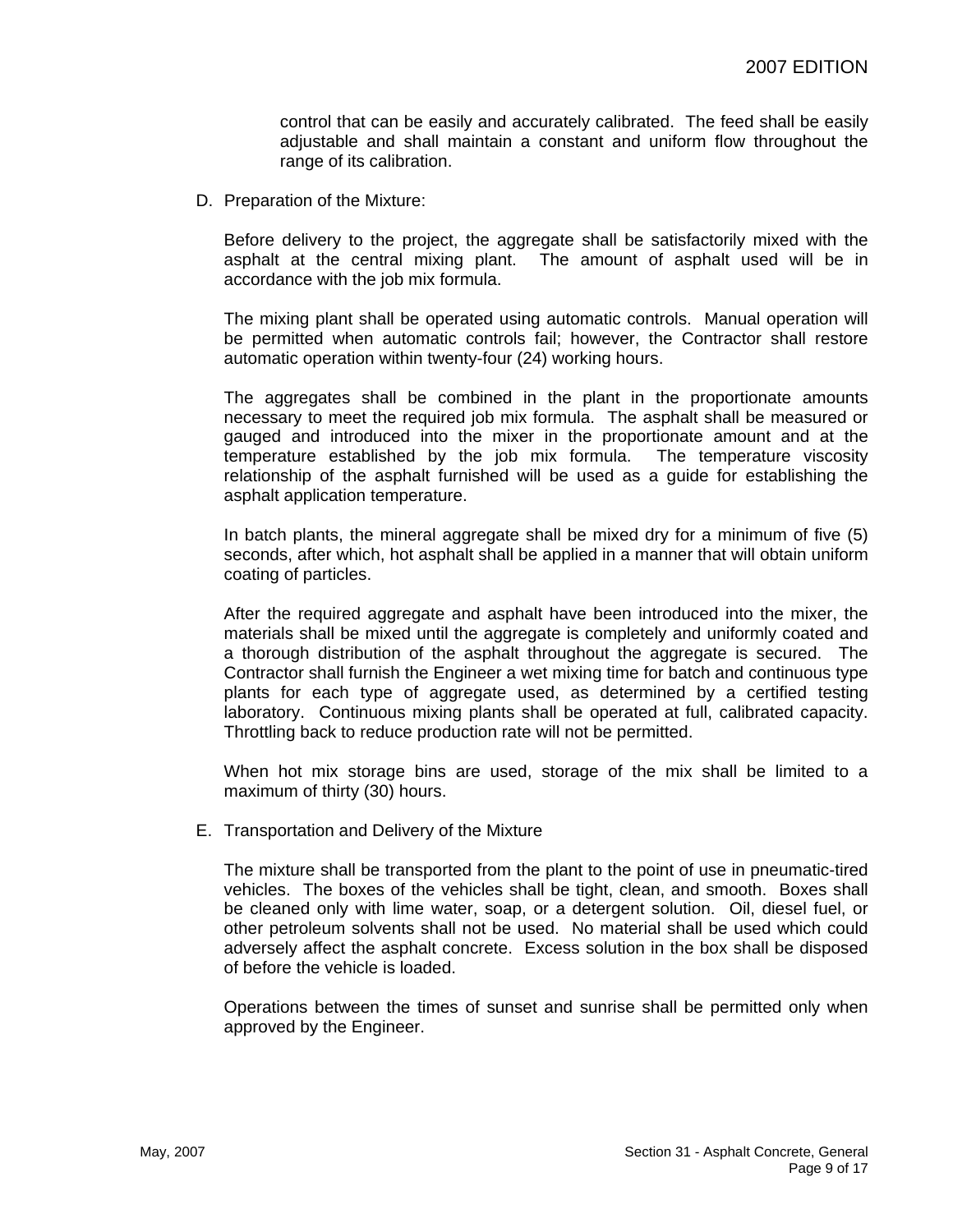When directed by the Engineer, each load shall be covered with a satisfactory tarpaulin.

F. Tacking, Spreading, and Compacting

The surface on which the asphalt concrete is to be placed, including all vertical contact faces, shall be tacked in accordance with Section 35, unless otherwise shown on the plans or directed by the Engineer. The tack coat shall be allowed a cure period, as determined by the Engineer, prior to asphalt concrete placement.

Asphalt concrete, shall be placed by self-propelled pavers. Handwork is permissible in inaccessible or odd-shaped areas.

A shoe attachment should be used to match the longitudinal joint(s) on the final paver pass(es) of the top lift unless otherwise directed by the Engineer.

The "temperature of mixture on delivery to the road (or construction site)" shall be the temperature of the mix just prior to placement.

Spot leveling and repair of the existing surface with asphalt concrete will be required in advance of the paver laid courses as designated by the Engineer. Potholes and areas of localized disintegration shall be cleaned of loose material, squared, tacked, leveled with asphalt concrete, and compacted by methods satisfactory to the Engineer. Spot leveling may be blade laid in lifts not exceeding three (3) inches of uncompacted depth. Compaction shall be by five (5) complete coverages as stated in the Specified Roller Coverage method, except a steel-face roller will not be required. Continuous and uniform operation shall be maintained. Trucks shall be available for continuous operation of the plant. Paver operation shall be uniform and consistent with the production at the plant. Stops and starts shall be restricted to a minimum.

Laydown operations shall proceed from the center to the shoulders of the roadbed surface. The center joints of succeeding lifts shall be offset approximately six (6) inches. The center joint of the top lift shall be located on centerline. Longitudinal joints other than at the lane lines will not be permitted in the top lift. In curb and gutter sections, laydown may proceed from the gutter line to the centerline when directed.

Transverse joints of the final lift shall be formed by cutting back, with a saw on the previous run, to expose the full depth of the course. When finished, the transverse joint of all lifts shall have a uniform texture and comply with the straight edge requirement. Waste material resulting from forming joints and temporary ramps shall be removed and disposed of.

Excessive pulling or segregation of the mix shall warrant suspension of operations.

Immediately after the mix has been placed and any surface irregularities adjusted, it shall be thoroughly and uniformly compacted by rolling to the specified density requirements for the class of asphalt concrete designated. The in-place density shall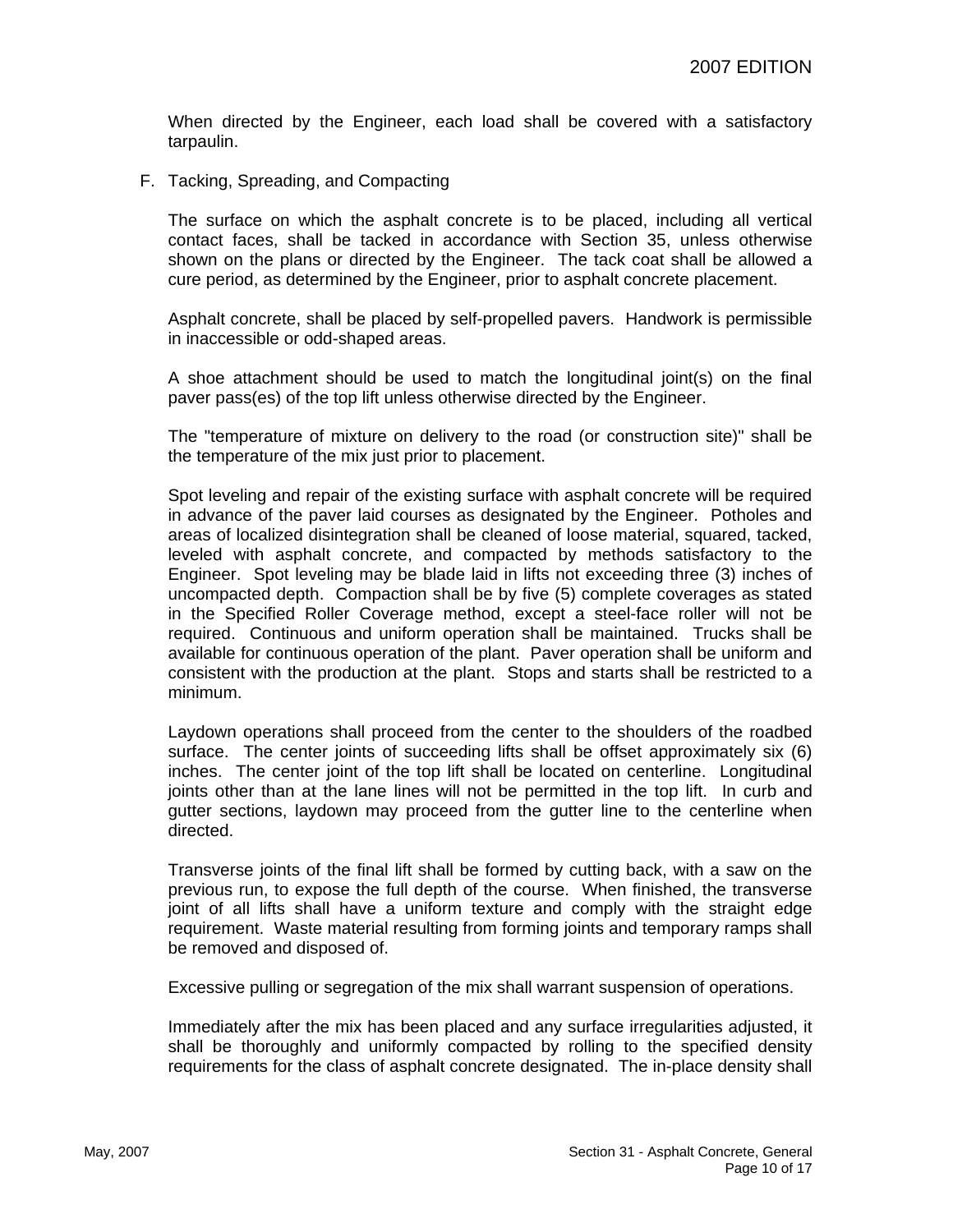be determined by the use of a nuclear density testing machine. Test frequency shall be as specified in Section 31. J. herein.

Rollers shall be operated at a slow, uniform speed not to exceed five (5) miles per hour. Unless otherwise permitted by the Engineer, static steel-faced rollers shall be operated with the drive wheel nearest the paver. When abutting a previously laid lane and when breakdown rolling is being accomplished with a steel-faced roller, the longitudinal joint shall be rolled first by operating the roller on the finished lane with approximately six (6) inches of the roller projecting on the new lane.

The surface of each lift shall be free of waves and other irregularities. The surface of the final lift shall be checked with a ten (10) foot straight edge, furnished by the Contractor. The variation of the surface from the straight edge between any two (2) contact points shall not exceed two hundredth (0.02) foot. The crown, on all lifts, as indicated by checking with a ten (10) foot straight edge, shall be within four hundredth (0.04) foot of specified crown in any ten (10) foot length.

There shall be an attempt to correct irregularities before the temperature of the asphalt mix drops below 175 F. The longitudinal profile can be improved by using a grinder with diamond blades mounted on a horizontal shaft and other methods when approved by the Engineer. Areas that have been ground shall not be left smooth or polished, but shall have a uniform texture equal in roughness to the surrounding unground asphalt concrete. Grinding shall be day lighted to the outside edge of the pavement. Ground surfaces shall be flushed sealed. Under no circumstances shall operations continue when it becomes evident final rolling is not producing a smooth, uniform, compacted surface free from roller marks and other irregularities.

As a normal sequence, rolling shall be longitudinal, commencing at the outer edges of the mat and progressing toward the center in straight, parallel strips, overlapping at least six (6) inches.

Rollers shall proceed straight-forward and return in the same path. Turning the rollers to position them for the next pass shall occur at a point where the pavement temperature has cooled sufficiently to resist damage. The Contractor shall vary the points of reversal to prevent a transverse crease.

In order to prevent deformation, rollers shall not stand idle on any part of the mat, which has not been completed and cooled sufficiently to resist deformation.

The beveled edge shall be compacted by methods satisfactory to the Engineer during the breakdown or intermediate rolling.

The mix shall be compacted on the road by one of the following methods. Unless otherwise specified in the contract, the Specified Density Method shall be used.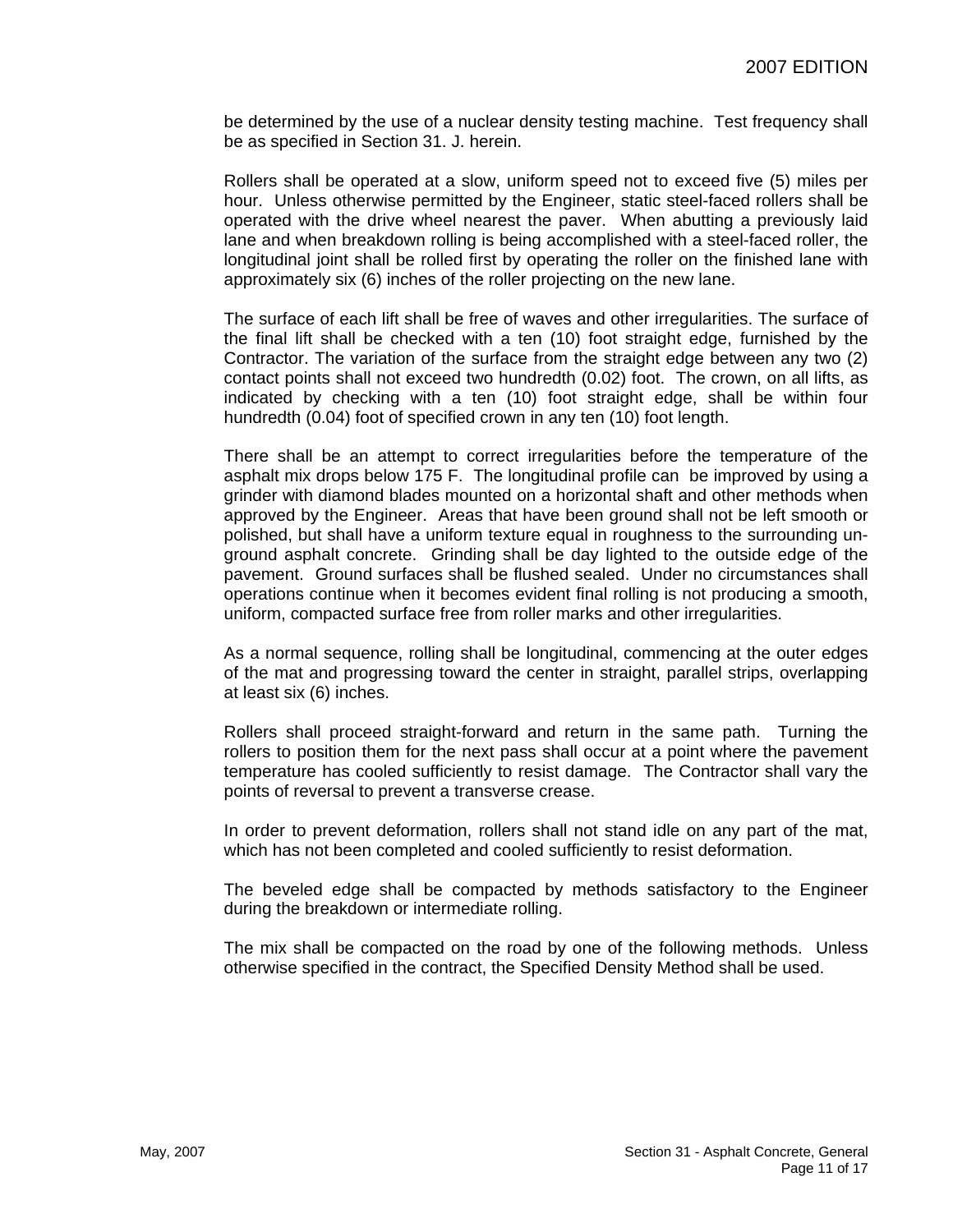#### 1. Specified Density Method

The mix shall be compacted to the density specified for the class of asphalt concrete designated. The percent of density shall be based on the maximum specific gravity of the test specimens prepared in the field in accordance with SD 312. The compacted density of the asphalt concrete shall be as determined by SD 311.

Compaction of mix placed on entrances to residences or businesses and intersecting road approaches shall be compacted by the Specified Roller Coverage Method.

Density of asphalt concrete in place shall be in accordance with SD 311. Rolling shall be completed before the temperature of the in-place mix drops below one hundred and eighty (180) degrees.

2. Specified Roller Coverages

The mix shall be compacted by at least four (4) complete coverages with pneumatic-tired rollers and at least one (1) complete coverage with steel faced rollers.

Breakdown rolling may be accomplished by steel-faced rollers when approved by the Engineer.

Self-propelled pneumatic-tired rollers shall cover an overall surface width of at least sixty (60) inches and furnish a minimum rolling pressure of two hundred fifty (250) pounds per inch of roller width.

Self-propelled, tandem, smooth steel rollers (two [2] steel drums operating in the same track) shall furnish a minimum rolling pressure of two hundred seventy-five (275) pounds per inch of roller width.

Rolling shall proceed on the mat as soon as laydown is completed. Completion of rolling on any segment shall not lag behind the laydown more than one thousand (1000) feet. During periods of cool weather, this maximum distance between laydown and final rolling shall be reduced as directed by the Engineer. Compaction to a specified density will not be required; however, additional roller coverages may be required in order to obtain a smooth surface finish.

When directed, the Contractor shall cool, saw, and remove an undamaged six (6) inch square sample or a seven (7) inch diameter round sample from an area designated and repair the hole to the satisfaction of the Engineer.

Rolling between the times of sunset and sunrise shall be permitted only when approved by the Engineer.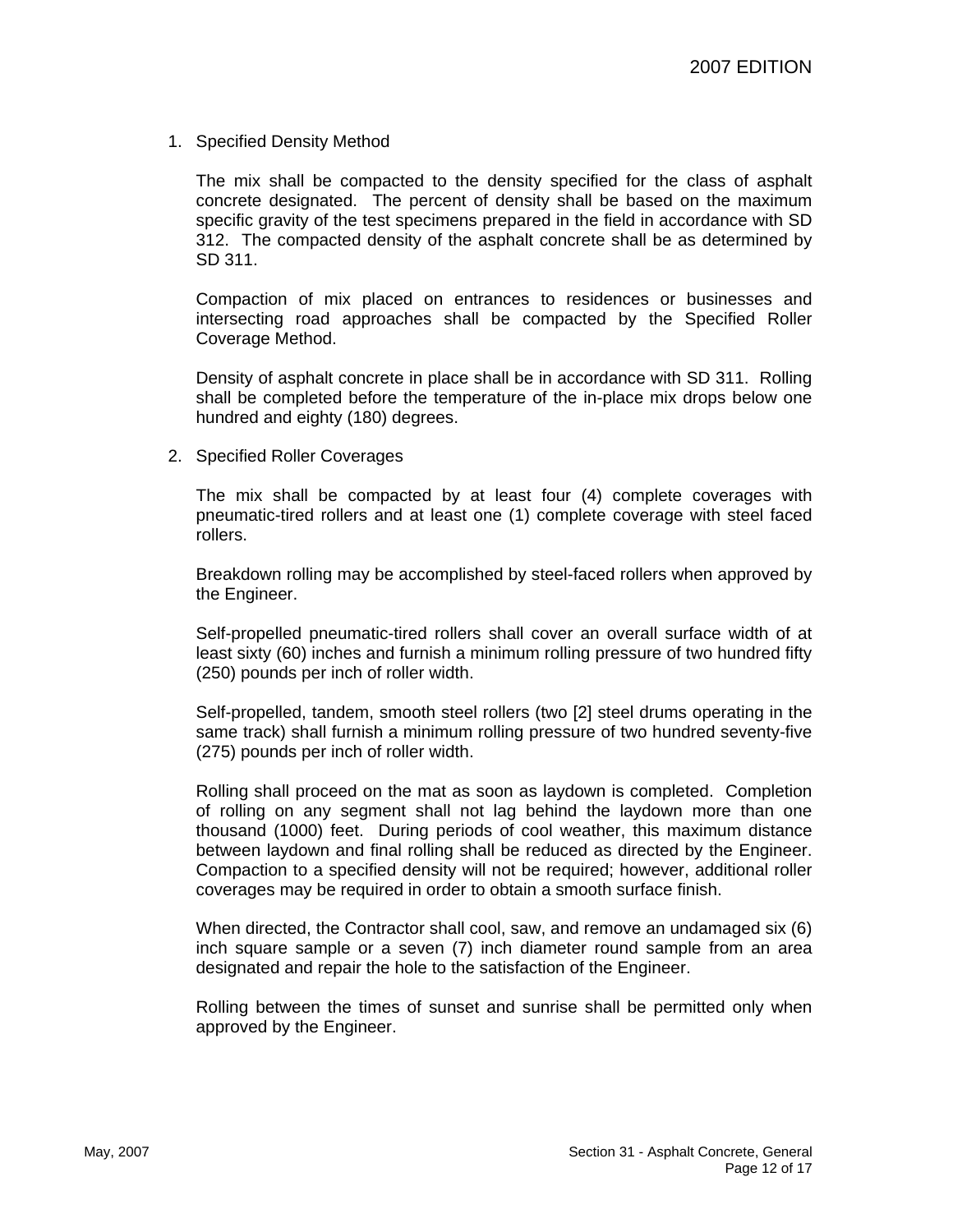#### G. Asphalt Patching

Asphalt replacement for utility storm sewer or similar work shall comply with the requirements herein and as follows:

1. Minimum Patch Depth

Unless specified otherwise, all permanent asphalt patches shall be placed to a minimum depth of five (5) inches. Should existing pavement depths be greater than five (5) inches, the permanent patch shall match the depth of the existing pavement or as directed by the Engineer.

2. Minimum Patch Width

Minimum patch width shall be six feet or the initial saw width for the proposed trench width plus two feet (one foot on each side of the initial saw cut), whichever is greater. (See Section 41)

All mainline, permanent patches equal to or greater than eight feet in width and longer than 40 feet shall be placed with a paving machine. The use of Layton pavers is prohibited.

3. Surface Tolerance

The patch surface shall be tested with a ten foot straightedge. The maximum permissible surface deviation shall be one-quarter inch in ten feet. The measurements will be made parallel to traffic and up to within one foot of the edge of the existing pavement. Deviation within one foot of the existing pavement shall be no greater than that measured on the adjacent existing pavement.

Areas that exceed the permissible deviation shall be subject to corrective action as directed by the Engineer.

Any corrective measures shall produce a structurally sound, smooth riding surface.

4. Concrete streets with asphalt overlays shall be replaced as described in Section 40. Asphalt overlay thickness shall match existing thickness and shall extend at least six (6) inches beyond edges formed by new and existing concrete paving.

The asphalt shall be tapered at a maximum 10:1 slope longitudinally on each side of any drainage pans and on any areas of existing streets where the overlay begins or ends.

The edges of the new asphalt overlay patch shall be tapered to meet the gutter lip as indicated on the standard detail sheet in the plans.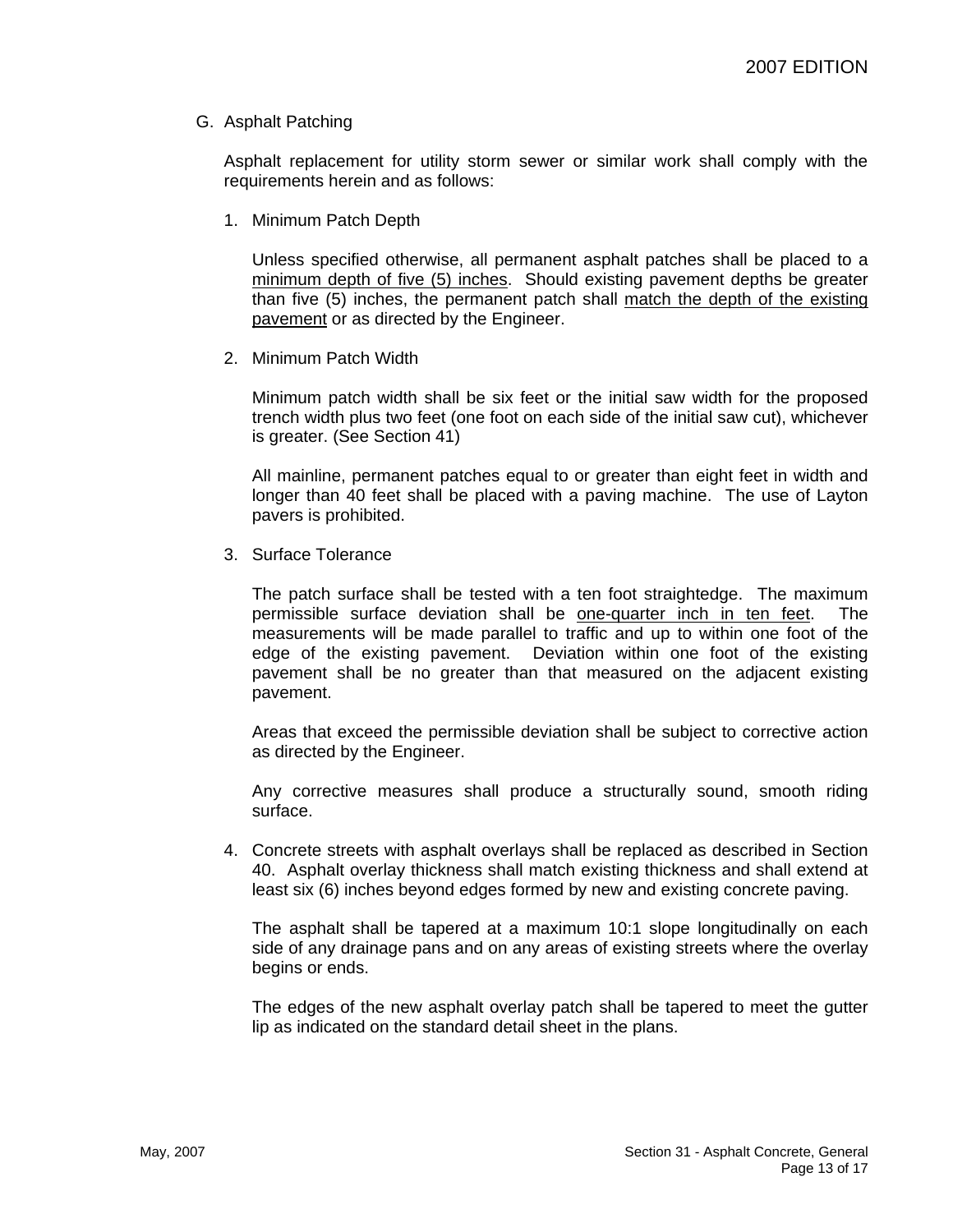Under certain conditions where localized ponding problems exist on the existing pavement, the Engineer may require the Contractor to overlay all the way to the face of the curb.

5. If hot-mix asphalt will not be available for a significant period, the Contractor shall place a temporary cold mix patch or overlay as directed by the Engineer.

The Engineer shall determine if placement of the cold mix is necessary. The cold mix shall conform to Section 39.

When hot-mix asphalt becomes available, the Engineer will issue written notice to the Contractor to begin placing the pavement asphalt within ten (10) working days of receiving the notice.

6. Measurement and payment for the asphalt patching shall be in accordance with the section pertaining to the class of asphalt concrete being bid.

Measurement and payment for cold mix shall be in accordance with Section 39, COLD MIX ASPHALT.

H. Maintenance

The Contractor shall be responsible for the maintenance of the work during construction and until final acceptance. Maintenance shall include protection and repair of the prepared base course, tack coat, wearing surface mat, shoulders, and seal course. Rich or bleeding areas, breaks, raveled spots, or other nonconforming areas in the wearing surface or base shall be corrected during such maintenance period.

I. Traffic Control

Allowing traffic to travel over the roadway will not be permitted until the surface has been thoroughly compacted and cooled sufficiently to resist marking or distortion.

Where traffic is to be maintained by means of part-width construction, the Contractor shall control traffic by the use of identified flaggers. The Contractor shall schedule work so traffic will not be inconvenienced by long one-way lanes.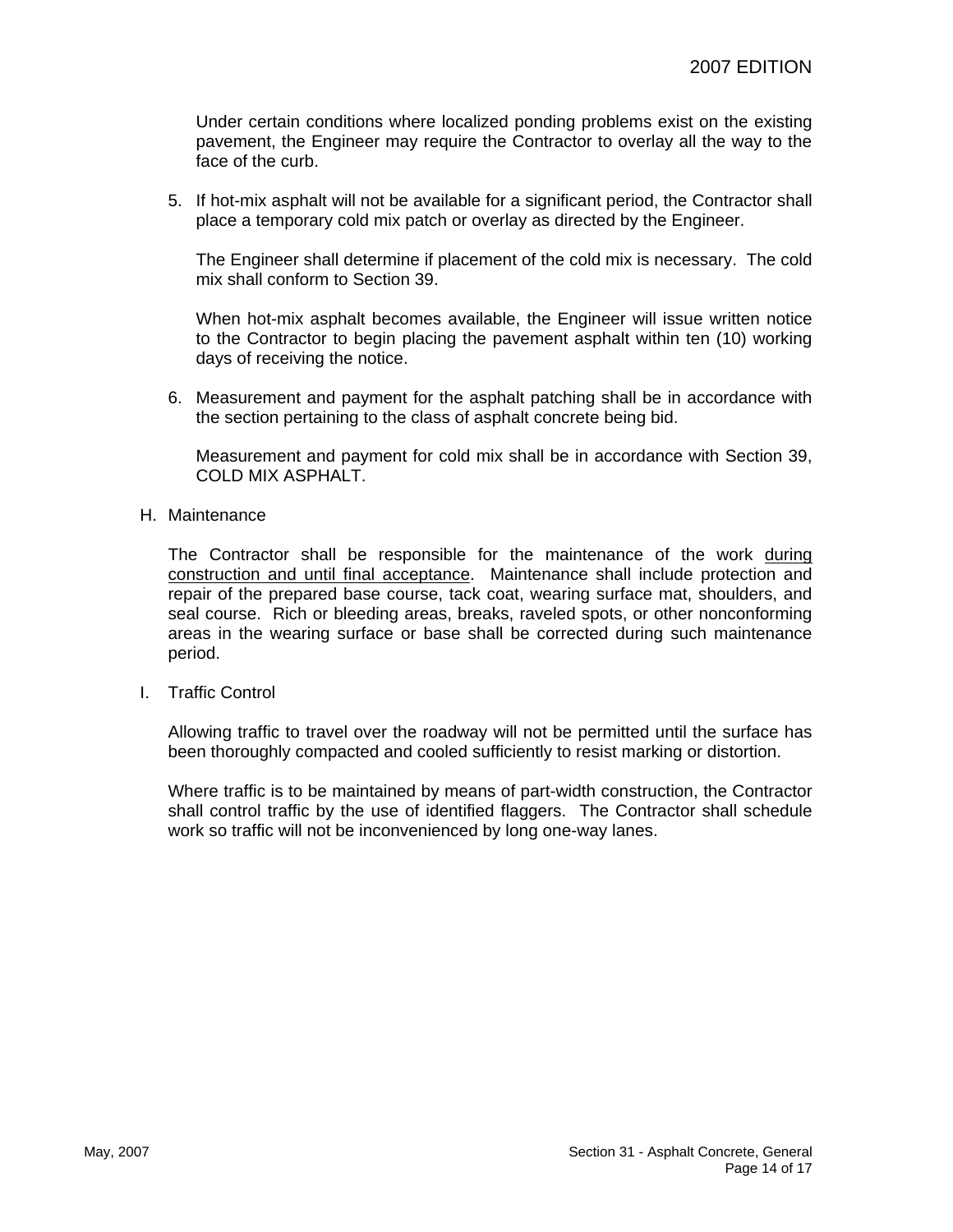J. Density Tests/Frequency

The Contractor shall submit the following test data for each class of asphalt concrete:

One (1) Standard Density at the start of work and each time the mix or source of material is changed;

One (1) in-place, non-destructive (nuclear gauge) density test per day per 200 ton lot of mainline paving mix;

One (1) in-place, non-destructive (nuclear gauge) density test per day per 250 square yards of patching.

These tests will not be paid for directly, but shall be understood to be subsidiary work pertaining to the several classes of asphalt concrete, except when there is a bid item for asphalt compaction testing, per each test included in the Bidder's Proposal or as otherwise specified in the detailed specifications.

In addition to this testing, the Contractor may be required to remove and test in-place asphalt concrete to determine field densities by sawing or coring samples from areas to be determined by the Engineer.

These field asphalt core density tests will be measured in accordance with Section 31.4C - Compaction Samples and paid for in accordance with Section 31.5C.

All sampling and testing shall be done by certified testing laboratory personnel, and all test results shall be submitted to the Engineer.

Failing density tests shall result in an adjustment of the warranty period and the contract unit price in accordance with the following table for all classes of asphalt concrete:

| Amount of                         |        |         | Deviation: $0\%$ to -1% -1% to -2% -2% to -3% -3% to -4% |         |
|-----------------------------------|--------|---------|----------------------------------------------------------|---------|
| Amount of                         |        |         | Deduction: 0% to 5% 5% to 10% 10% to 20% 20% to 30%      |         |
| Additional<br>Warranty<br>Period: | 1 year | 2 years | 3 years                                                  | 4 years |

Note: The amount of deviation shall be the difference between the specified density and the average of all densities for that class of asphalt concrete if this average is less than the specified density.

The City reserves the right to order additional tests. The Contractor shall pay for those additional tests that fail to meet specified density, and the City will pay for those additional tests that do meet the specified density.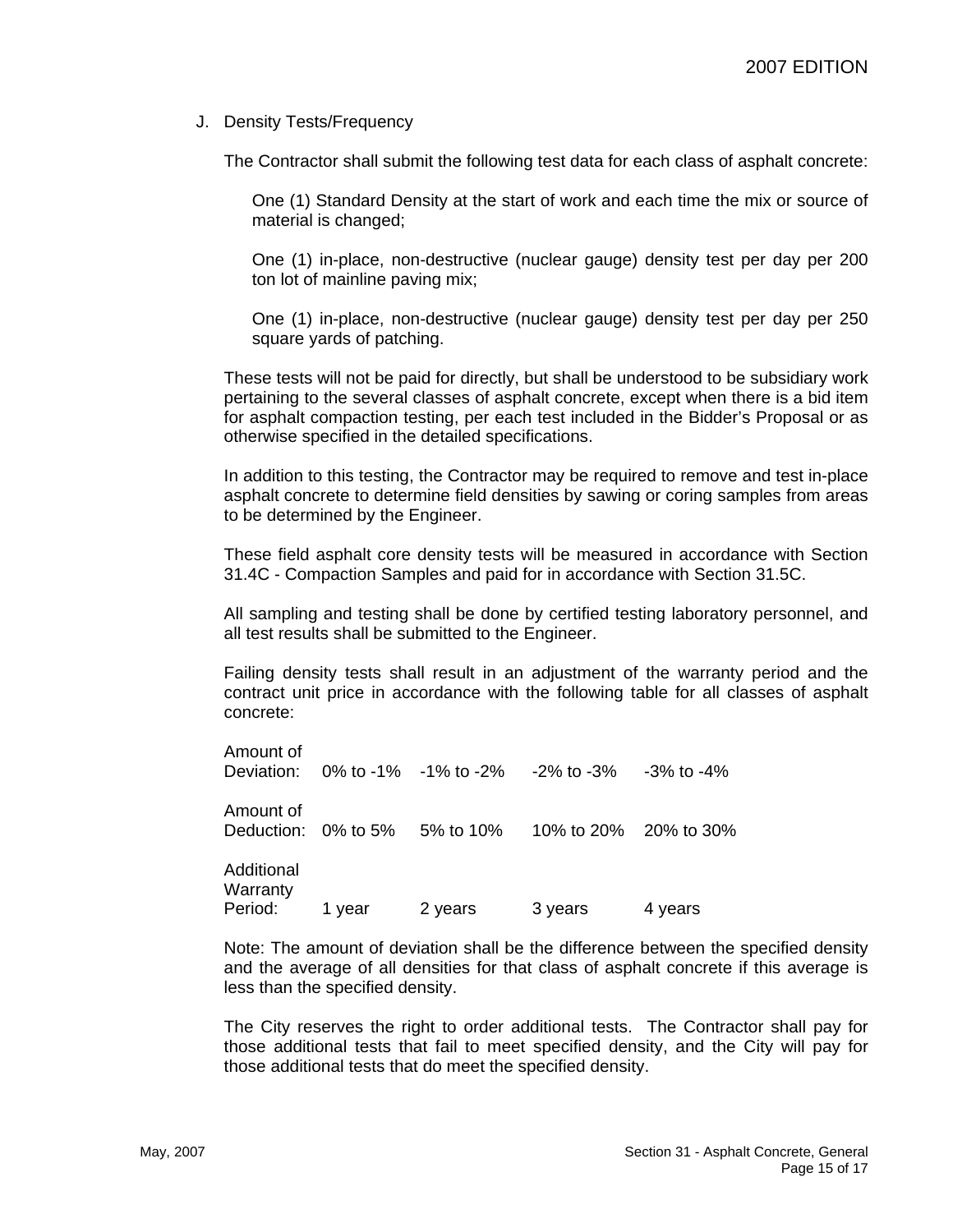The Engineer or his representative shall be present for all field sampling and lab testing performed for the Contractor. Failure to notify the City of pending sampling or testing could result in rejection of submitted data and re-testing by in-place methods.

All required data shall be received by the Engineer before payment for pavement exceeds seventy-five percent (75%) of the total quantity.

### **31.4 METHOD OF MEASUREMENT**

A. Asphalt Concrete Mat for Incidental Paving

Asphalt Concrete Mat for Incidental Paving will be measured to the nearest one-tenth (0.1) ton. The mixture of mineral aggregate and asphalt for mat will be weighed after mixing, and no deduction will be made for the weight of the asphalt included in the mixture.

B. Asphalt Concrete, Various Classes

Asphalt Concrete, Various Classes will be measured to the nearest one-tenth (0.1) ton, material weight. The mixture of mineral aggregate and asphalt for mat will be weighed after mixing, and no deduction will be made for the weight of the asphalt included in the mixture.

Deduction will not be made for material removed from temporary approaches.

C. Compaction Samples

The measurement of core samples will be by actual count of those samples ordered and accepted by the Engineer for testing purposes.

#### **31.5 BASIS OF PAYMENT**

A. The accepted quantities of asphalt concrete mat for incidental paving will be paid for at the contract price per ton, complete, in place, subject to deductions noted herein. Contractor shall provide Engineer with *valid* weigh tickets for asphalt concrete mat, furnished and installed. If there is no bid item for asphalt concrete mat, the price for such shall be included in and paid for as Asphalt Concrete, Various Classes. Weigh tickets shall be delivered to the Engineer within 48 hours of placement. Tickets delivered after 48 hours will not be valid and will not be paid.